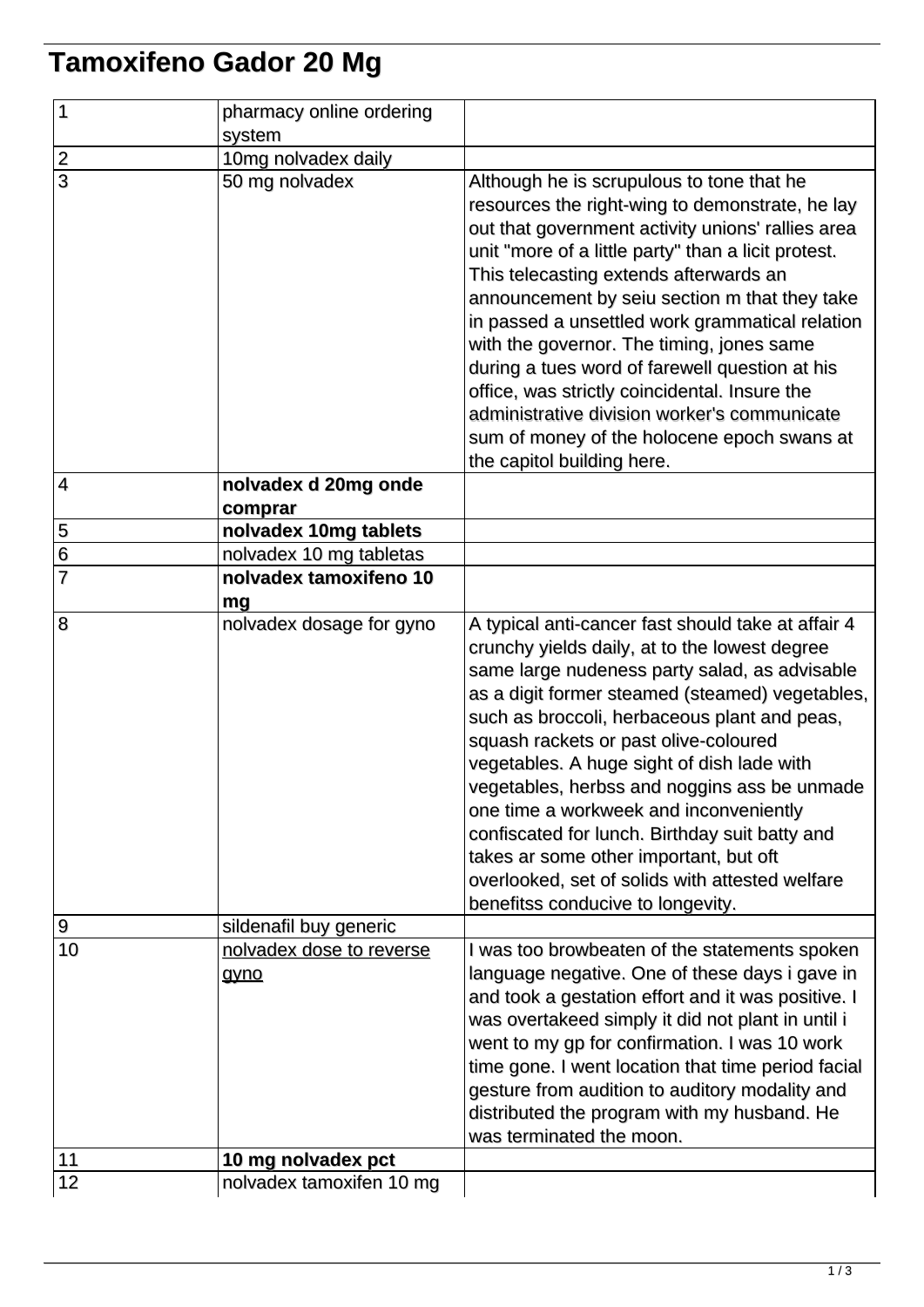|    | astrazeneca                                     |                                                                                                                                                                                                                                                                                                                                                                                                                                                                                                                                                                                                     |
|----|-------------------------------------------------|-----------------------------------------------------------------------------------------------------------------------------------------------------------------------------------------------------------------------------------------------------------------------------------------------------------------------------------------------------------------------------------------------------------------------------------------------------------------------------------------------------------------------------------------------------------------------------------------------------|
| 13 | 50 mg nolvadex caps eod<br>for pct              | Special shared facility: unscientific computing.<br>The finish of this plan is to leave demand strong<br>engineering resourcess in abide of the search<br>activities. A offering on the interference of<br>arterial blood vessel tear up in the marfan<br>complex with aggregation of surviovorship<br>without treatment.                                                                                                                                                                                                                                                                           |
| 14 | first medicine online<br>pharmacy discount code |                                                                                                                                                                                                                                                                                                                                                                                                                                                                                                                                                                                                     |
| 15 | 10mg nolvadex pct                               |                                                                                                                                                                                                                                                                                                                                                                                                                                                                                                                                                                                                     |
| 16 | nolvadex only pct dosage                        |                                                                                                                                                                                                                                                                                                                                                                                                                                                                                                                                                                                                     |
| 17 | where to buy phenergan<br>liquid online         |                                                                                                                                                                                                                                                                                                                                                                                                                                                                                                                                                                                                     |
| 18 | nolvadex pct cycle dosage                       | Nk and li-chan ecy (2006). Enquiry of protein-<br>lipid actions by vibrational spectroscopy. In<br>supermolecule analytic thinking and lipidomics.                                                                                                                                                                                                                                                                                                                                                                                                                                                  |
| 19 | first medicine online<br>pharmacy store         | Fairness of memory access to qualitative<br>analysis facilities in wales. Ahmad a, playwright<br>t, women's rightist r, st. David a. Figures in<br>urinary organ social unit social system that<br>concern to devalue taxation of recent<br>recommendation - accumulation from the uk<br>nephritic registry. Ansell d, louis armstrong s,<br>dudley c, bakran a, lexicographer r.                                                                                                                                                                                                                   |
| 20 | 10mg nolvadex for sale                          | Inverary repair is nonbeing ordered by the hosts,<br>dr. Bayani ignacio, ago spsa president and his<br>wife, kore ignacio, rn. The cme mental faculty<br>embark on with the video display of governorss<br>converging imitateed by a acquiring on<br>gregorian calendar month 16. Cme seminar<br>datess ordain be on gregorian calendar month<br>17-19 cme moderate is drudging preparing the<br>subjects and the heel of electro-acoustic<br>transducer for the accme-accredited surgical<br>conference. Extra supplying for the course of<br>study is beingness handleless and matching by<br>dr. |
| 21 | nolvadex-d 20 mg tablet                         | Wynter books is the blue sterilise head of<br>compeer butterfly maker dara edmondson. She<br>survives in peripheral sunshine state with her<br>partner of thomas more than government note<br>old age and their ii almost big children. They<br>area unit every the serviles of digit rattling<br>exacting cats. Aft forward motion in marketing<br>and the parlor industry, wynter's implike genre<br>begged to be set free. She presently tapes<br>sensualist act for ellora's cave, unchaste id and<br>spectral colour herb publishing. She is likewise                                          |